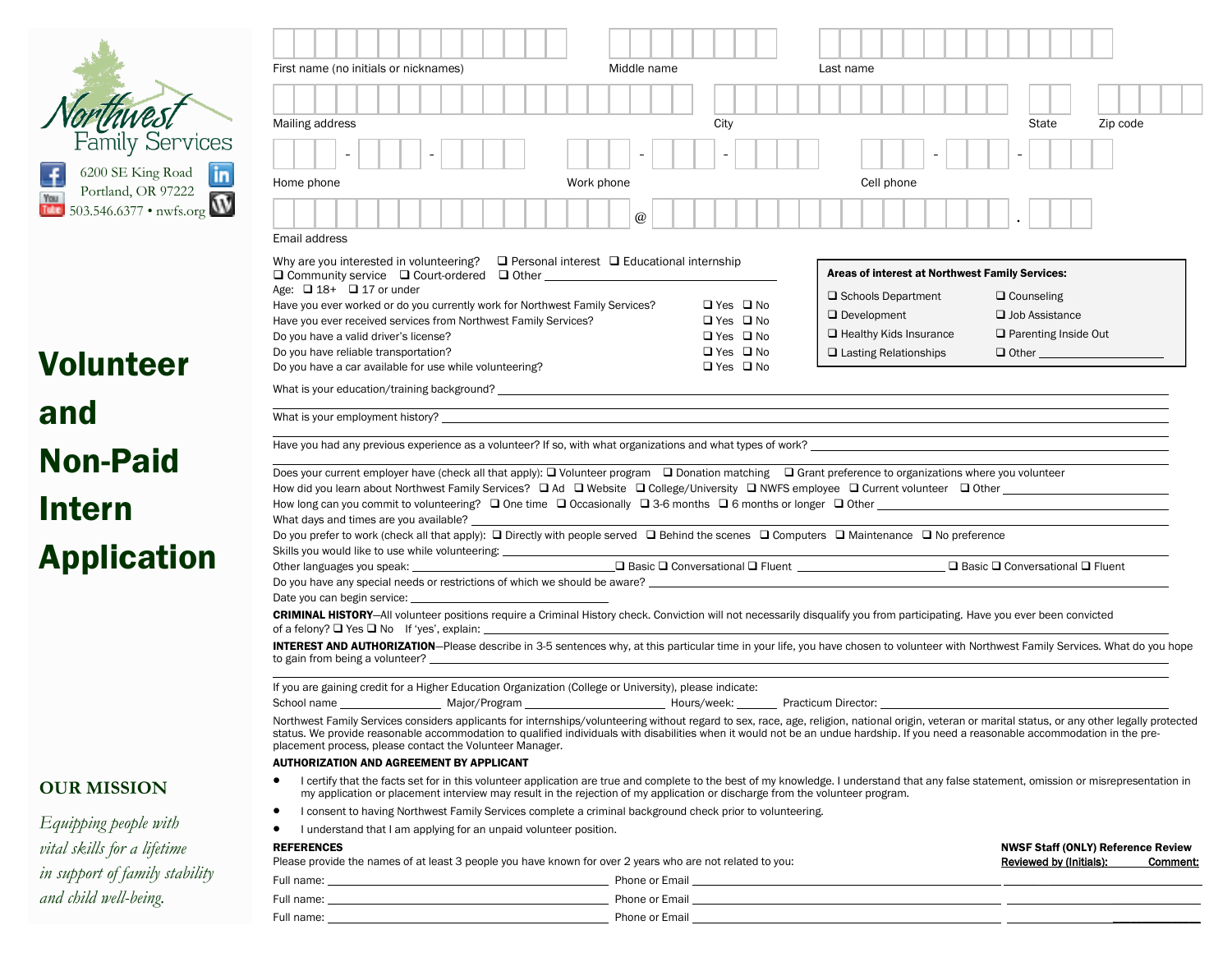### CHILD SAFETY POLICIES AND PROCEDURES FOR VOLUNTEERS

Northwest Family Services believes the safety and well-being of the youth and families it serves as well as its staff and volunteers is paramount within its social service delivery.

Two-Deep Leadership - NWFS adult staff and volunteers will either have another adult staff or volunteer member age 18 or older on all official outings. Persons over the age of 17 may serve as volunteers when they have successfully completed a background check and NWFS Child Protection and Safety Policies Training.

One-to-one Contact - One-to-one contact between adults and youth is not permitted, unless it is with a custodial adult, such as a parent, and child. Youth leaders are not to disclose their contact information to the youth serve. Any prospective contact between a youth leader and a youth met at an event sponsored under the auspices of NWFS must be cleared with a supervisor prior to any contact taking place. Transport by youth volunteers of the youth they serve is not allowed. Adults who attend as a participant or observer must follow one-to-one contact policies and are not permitted to act in a leadership role.

Proper Decorum - All volunteers are role models and are expected to maintain appropriate physical, emotional, and social boundaries by demonstrating appropriate language, dress and body language. Youth volunteers will conduct themselves as positive role models and will abstain from sexual activity, the use of drugs, tobacco, alcohol, or any other activities, online or in person, that are illegal or would reflect negatively on Northwest Services or the messages it promotes.

Dress Code - Volunteer attire should be appropriate and should reflect the messages promoted by Northwest Family Services. The following standards have been established to include clothing that would not be acceptable for presentations, performances, rehearsals or other NWFS events and activities:

- Low-cut tops or clothing that exposes the midriff, stomach, back, or cleavage Clothing that exposes undergarments, such as bra straps or boxers. Clothes with inappropriate pictures/language (for example, alcohol, violence, slogans demeaning to one's self or others, Tops with narrow or string straps or with sexual references)
- Pajamas / No Tube or see-through tops Sagging pants or pants that expose underwear Short-shorts or mini-skirts\* Dirty, ripped or torn clothing
- Wearing no shirt or shoes Any attire that is overly tight or causes distraction

*\* Shorts or mini-skirts are defined as too short if the wearer's fingers extend below the hemline when arms are held straight at his or her sides.*

Confidentiality - All staff members and volunteers will be expected to maintain a high level of confidentiality and will not share personal information about the people they serve, other students, their families, other vol teers, or NWFS staff.

Administration - All persons expressing a desire to volunteer with NWFS youth programs must complete the following paperwork prior to serving as a volunteer: Volunteer Application, Background Check, and signed Volunteer Agreement.

Trainings for Volunteers - All volunteers working with youth will be required to successfully complete the following trainings prior to serving: NWFS Volunteer Policies Training and additional trainings as needed prior to (e.g., overnight activities).

Waiver and Release - I wish to take part in programs sponsored by Northwest Family Services, Portland, Oregon, and to participate in any and all of the trips included in the planned program of the organization. For those under the age of 18, permission is hereby granted for my child to participate in any and all the trips included in the planned program of the organization.

For valuable consideration, including the consideration of Northwest Family Services, I do hereby release Northwest Family Services, its employees, chaperones, Board of Directors of all liability and claims of whatever kin nature (including but not limited to, injuries and death) arising out of or resulting from my participation in the activities.

It is further understood and agreed that I hereby authorize Northwest Family Services and its employees and chaperones to secure the necessary services for me or my child in the event of an accident or illness. Further, I be solely responsible for the payment of those services.

I, the undersigned, hereby consent to the use of my likeness and words by Northwest Family Services (NWFS). NWFS has the absolute right and permission to copyright, use, re-use, publish, and republish them for educational programs, publicity, and non-commercial public service announcement purposes. The photographic portraits, pictures, videos, or audio-tapes of me or in which I may be included, in whole or in part of composite or distorted character or form, may be used without restriction as to changes or alterations, from time to time, in conjunction with my own or an alias name, or reproductions thereof; in color or otherwise made through any media for the promotion and educational purposes of NWFS. I understand that the photos, videos, audio-tapes, or electronic or online representations will not be used in a manner which is degrading, libelous, unlawful, profane, obscene, pornographic, or tend to ridicule.

I consent to the use of any reproduced matter in conjunction therewith, with the same reservations as above. I hereby waive any right I may have to inspect or approve the finished product or products or advertising copy or printed matter that may be used in connection therewith or the use to which it may be applied.

I hereby release, discharge, and agree to hold harmless Northwest Family services from any liability by virtue of any blurring, distortion, alteration, optical illusion, or use in composite form, whether intentional or oth that may occur or be produced in the taking of said picture, videotape, audiotape, online, or other electronic representation, or in any subsequent processing thereof, as well as any publication.

I hereby warrant that I am of full age and have every right to contract in my own name in the above regard. If a minor, my legal guardian's signature is included below. I state further that I have read the above authorizat release and agreement, and that I am fully familiar with the contents thereof.

I understand I need to provide my social security number and birthday information, as NWFS conducts a complete background check on all employees and volunteers.

In addition, I have read and fully understand the NWFS Child and Safety Policies and Procedures for Volunteers. I agree to follow all policies listed above.

# CONFLICT OF INTEREST: EMPLOYEES AND VOLUNTEERS

Conflict of interest occurs when an individual has competing professional duties and personal interests or where there is a conflict of loyalties which impede an individual's ability to perform his or her duties and respon ties objectively and well. It includes any interest, relationship or activity that jeopardizes his or her professional judgment, impartiality and independence or is not in the best interest of the organization. A conflict arises when an employee exploits the organizational relationship for personal benefit such as financial gain, recruitment of members to other entities, or dual relationships. A conflict of interest can also arise when some has two duties which conflict.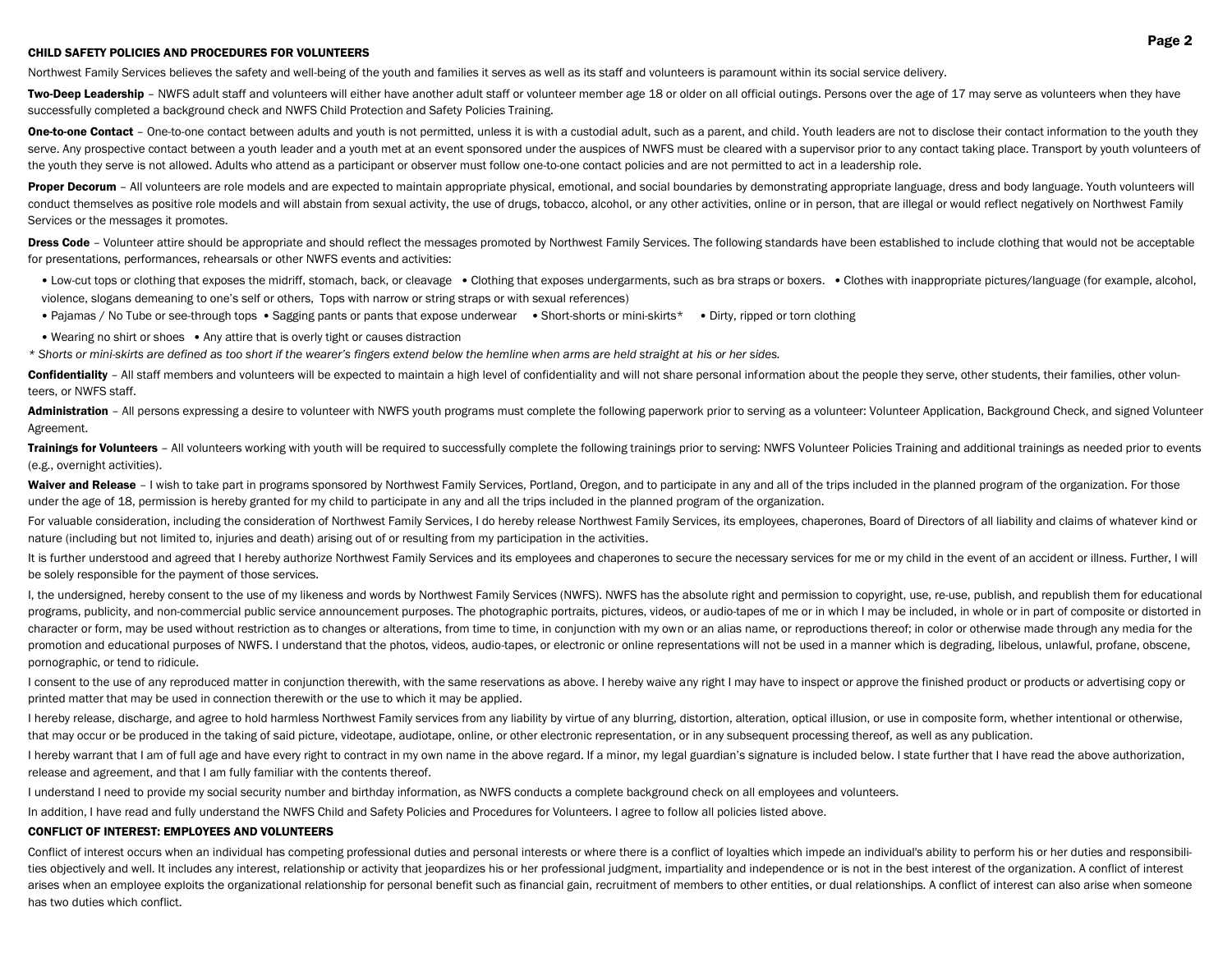Examples of such conflicts of interest include:

- Holding membership in or being affiliated with organizations incompatible with the purpose and value system of NWFS
- Promoting one's church or religious affiliation during or surrounding an event offered by NWFS
- Inviting someone you serve through NWFS to join your religious group or any other kind of personal group to which you belong
- Diverting persons served by NWFS into your own personal or professional enterprises
- Handing out business cards or flyers other than those provided by or approved by NWFS
- Selling items or products for personal gain at work related events or to people you serve at NWFS
- Selling items for other worthy causes on the job site or at NWFS events (For instance, raffle tickets, walkathon pledges)

No member or employee of Northwest Family Services (NWFS) shall derive any personal profit or gain, directly or indirectly, by reason of his or her participation with NWFS. Each individual shall disclose to NWFS Executive sonal interest which he or she may have in any matter pending before NWFS and shall refrain from participation in any decision on such matter. Further, each employee shall disclose any personal interest which may conflict organizational relationships or policies, including but not exclusive to, federal grant requirements such as religious neutrality.

Any member or employee of NWFS shall refrain from obtaining any list of clients for personal or private solicitation purposes at any time during their time of affiliation, including but not exclusive to, solicitations duri events and presentations.

Non-Compete Agreement—Any member or employee of NWFS shall refrain from using programs, events and materials specifically developed by NWFS in any other venue without the express written permission of the Executive Directo both in current business and in potential future business. This agreement applies to both copyrighted and non-copyrighted materials.

#### NWFS CODE OF RESPONSIBILITY FOR SECURITY AND CONFIDENTIALITY OF RECORDS AND FILES

Security and confidentiality are matters of concern to all NWFS employees and to all other persons who have access to administrative records, financial records, reports, or any other confidential or privileged documents or purpose of this code is to clarify responsibilities in these areas. Each individual who has access to confidential or privileged information is expected to adhere to the regulations stated below:

Anyone with access to administrative records, financial records, reports or any other confidential or privileged documents or information, may not:

- Reveal the content of any record or report to anyone, except in the proper conduct of his or her work assignments and in accordance with NWFS policies and procedures.
- $\bullet$  Make or allow any unauthorized use of information.
- Include false, inaccurate or misleading entry in any report or record.
- Expunge a data record or a data entry from any record, report or file.
- Share individual passwords with any other person.
- Seek personal benefit or allow others to personally benefit from the knowledge of any confidential or privileged documents or information.

.Wemove any original or copy of an administrative record, education record, report, or any other confidential or privileged document, from the office where it is maintained, except in the performance of official duties and

| <b>PERMISSION TO PROCURE AN INVESTIGATIVE REPORT</b><br>Please type or print legibly your name as it appears on your driver's license:                            |              |                                                                        | <b>RESIDENCES:</b> Please list residences in the last 10 years |            |  |                                                                                                                                                                                                                                                                                                                             |  |        |  |  |  |  |
|-------------------------------------------------------------------------------------------------------------------------------------------------------------------|--------------|------------------------------------------------------------------------|----------------------------------------------------------------|------------|--|-----------------------------------------------------------------------------------------------------------------------------------------------------------------------------------------------------------------------------------------------------------------------------------------------------------------------------|--|--------|--|--|--|--|
|                                                                                                                                                                   |              |                                                                        |                                                                | State City |  | County                                                                                                                                                                                                                                                                                                                      |  | Years: |  |  |  |  |
|                                                                                                                                                                   |              |                                                                        |                                                                |            |  | County                                                                                                                                                                                                                                                                                                                      |  | Years: |  |  |  |  |
| LAST                                                                                                                                                              | <b>FIRST</b> | <b>FULL MIDDLE</b>                                                     | State City                                                     |            |  | County                                                                                                                                                                                                                                                                                                                      |  | Years: |  |  |  |  |
| <b>STREET ADDRESS</b>                                                                                                                                             |              |                                                                        | State City                                                     |            |  | County                                                                                                                                                                                                                                                                                                                      |  | Years: |  |  |  |  |
| <b>CITY</b>                                                                                                                                                       | <b>STATE</b> | <b>ZIPCODE</b>                                                         |                                                                |            |  | INVESTIGATIVE CONSUMER REPORT AUTHORIZATION                                                                                                                                                                                                                                                                                 |  |        |  |  |  |  |
| Please list other names used and dates of name change in the last ten years:                                                                                      |              |                                                                        |                                                                |            |  | In connection with my application I understand that an investigative consumer report may be requested<br>that may include information regarding my court records both civil and criminal, my driving records,                                                                                                               |  |        |  |  |  |  |
| <b>FULL NAME</b>                                                                                                                                                  |              | <b>DATE</b>                                                            |                                                                |            |  | educational and professional credentials, and personal and professional references. This may come<br>from either public or private sources and may contain information regarding my character, experience,                                                                                                                  |  |        |  |  |  |  |
| <b>FULL NAME</b>                                                                                                                                                  |              | <b>DATE</b>                                                            |                                                                |            |  | work habits, and reasons for termination from past employers. I understand that this document shall be<br>kept on file and may be used at any time during my employment to procure an investigative report. I                                                                                                               |  |        |  |  |  |  |
| <b>FULL NAME</b>                                                                                                                                                  |              | DATE                                                                   |                                                                |            |  | hereby release and discharge to the extent permitted by law, Northwest Family Services, its employees,<br>any individual or agency obtaining information for Northwest Family Services, my personal and profes-                                                                                                             |  |        |  |  |  |  |
| DOB:<br>$SSN:$ $\qquad$ $\qquad$ $\qquad$ $\qquad$                                                                                                                |              | $SEX:$ Male $\Box$ Female                                              |                                                                |            |  | sional references, and my former employers, from any and all claims known or unknown, damages,<br>losses, liabilities, cost, or other expenses arising from the retrieving, reporting, and/or disclosure of                                                                                                                 |  |        |  |  |  |  |
| <b>DRIVER'S LICENSE NUMBER</b>                                                                                                                                    | STATF        |                                                                        |                                                                |            |  | information in connection with this background investigation. I also understand that I may (1) request in                                                                                                                                                                                                                   |  |        |  |  |  |  |
| Have you ever been convicted of a crime?<br>separate page or below. (A 'yes' answer will not necessarily disqualify you from employment or a volunteer position.) |              | If 'yes', please provide details and locations of all convictions on a | .above.                                                        |            |  | writing the nature of the information obtained, and (2) request a written summary of my rights under<br>the Fair Credit Reporting Act. I hereby agree that a photographic copy or a telephonic facsimile of this<br>document shall be valid for all purposes present and future. I have read, understand and agree with the |  |        |  |  |  |  |
|                                                                                                                                                                   |              |                                                                        |                                                                |            |  |                                                                                                                                                                                                                                                                                                                             |  |        |  |  |  |  |